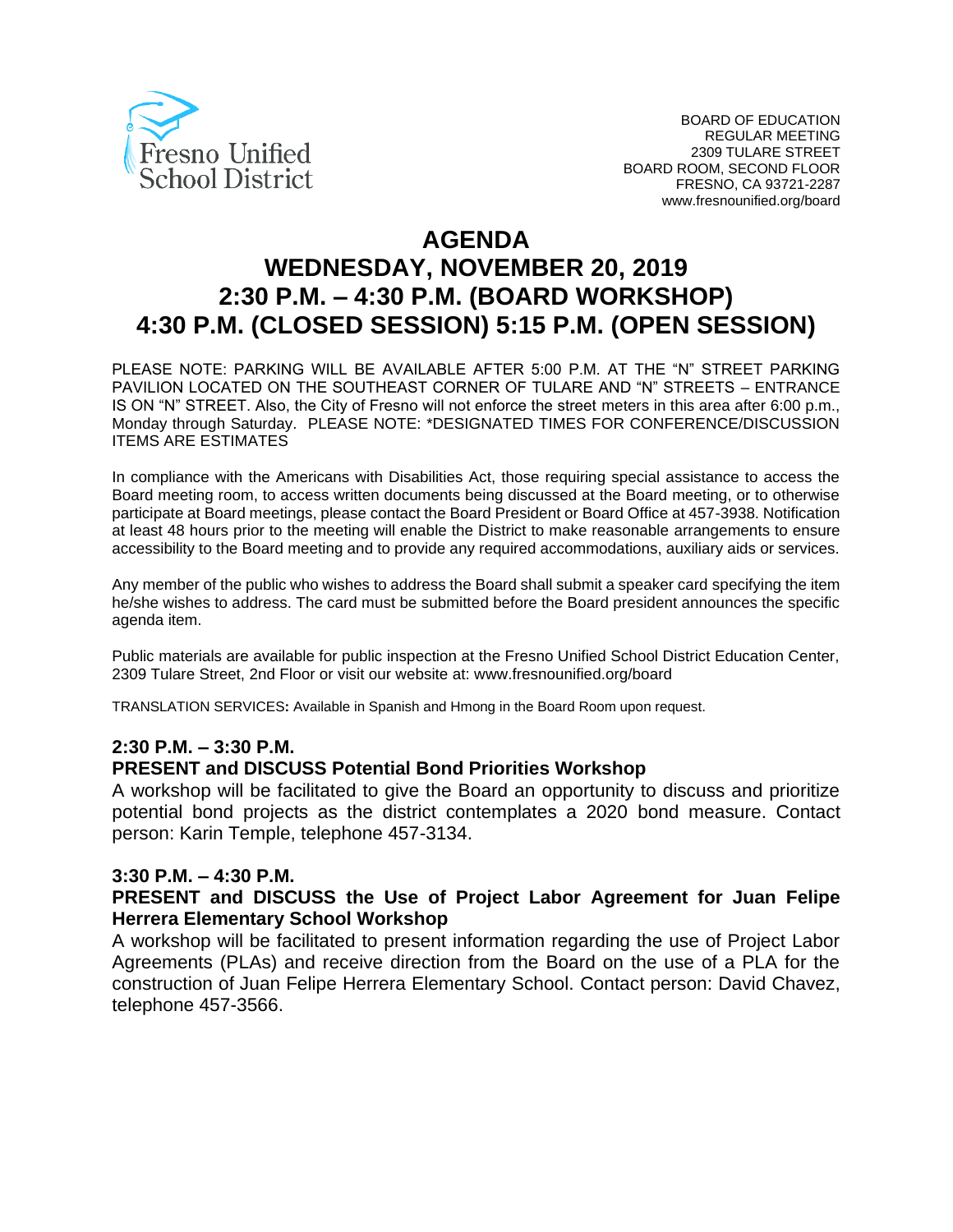# **\*4:30 P.M**. **CALL Meeting to Order**

**OPPORTUNITY** for Public Comment on Closed Session Agenda Items **RECESS** to Cabinet Room for Closed Session to discuss the following**:**

- 1. Student Expulsions pursuant to Education Code Section 35146.
- 2. Conference with Labor Negotiator (Government Code Section 54957.6); FUSD Negotiator(s): Paul Idsvoog; Employee Organizations(s): FTA, CSEA, Chapter 125, CSEA, Chapter 143, SEIU, Local 521, FASTA/SEIU, Local 521/CTW, CLC, Fresno Unified Building & Construction Trades/FTA; International Association of Machinists and Aerospace Workers (IAMAW), Unrepresented Employees: All Management, Confidential, and Supervisory Employees.
- 3. Public Employee Discipline/Dismissal/Release/Reassignment/Resignation.
- 4. Public Employment/Appointment (Government Code Section 54957).
- 5. Conference with Legal Counsel Anticipated/Pending/Threatened Litigation (Government Code Section 54956.9(d)(2)).
	- a. Potential Case: One (1)
	- b. Jennifer Ward v. Fresno Unified Workers' Compensation Fresno Unified Case No. 2014-0611

**5:15 P.M., RECONVENE** and report action taken during Closed Session, if any.

#### **PLEDGE OF ALLEGIANCE**

Jetzamani Anguiano a parent from Balderas Elementary School will lead the flag salute.

#### **HEAR Reports from Student Board Representatives**

An opportunity is provided to hear comments/reports from Student Board Representatives from Duncan Polytechnical High School. Contact person: Kim Mecum, telephone 457-3731.

#### **HEAR Report from Superintendent**

#### **BOARD/SUPERINTENDENT COMMUNICATION**

#### **OPPORTUNITY for Public Comment on Consent Agenda Items**

**ALL CONSENT AGENDA** items are considered routine by the Board of Education and will be enacted by one motion. There will be no separate discussion of items unless a Board member so requests, in which event, the item(s) will be considered following approval of the Consent Agenda.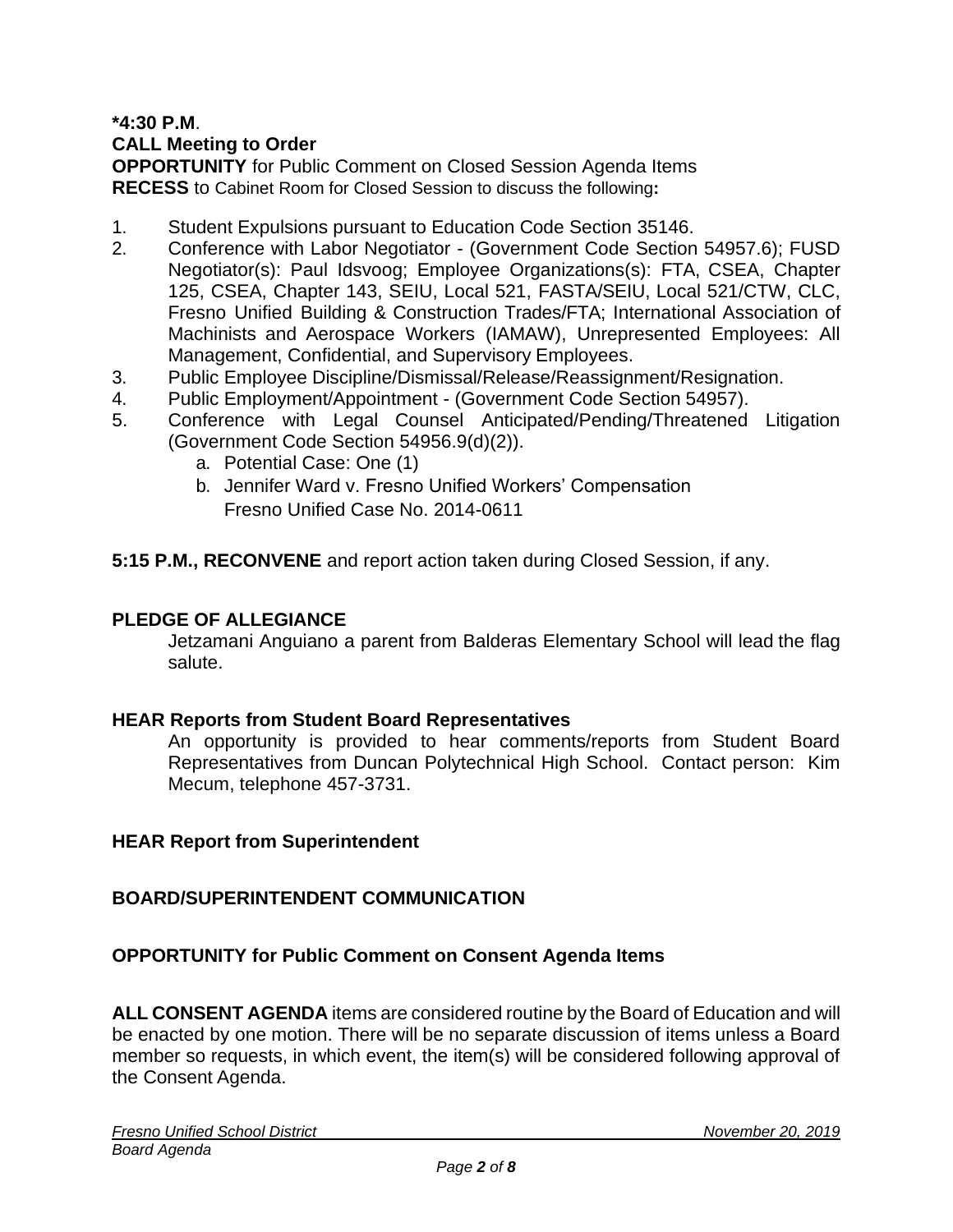# **A. CONSENT AGENDA**

### **A-1, APPROVE Personnel List**

Included in the Board binders is the Personnel List, Appendix A, as submitted. The Superintendent recommends approval. Contact person: Paul Idsvoog, telephone 457-3548.

#### **A-2, ADOPT Findings of Fact and Recommendations of District Administrative Board**

The Board of Education received and considered the Findings of Fact and Recommendations of District Administrative Panels resulting from hearings on expulsion and readmittance cases conducted during the period since the November 06, 2019 Regular Board meeting. The Superintendent recommends adoption. Contact person: Kim Mecum, telephone 457-3731.

#### **A-3, APPROVE Minutes from Prior Meeting**

Included in the Board binders are the draft minutes for the November 06, 2019 Regular Meeting. The Superintendent recommends approval. Contact person: Robert G. Nelson, telephone 457-3884.

#### **A-4, ADOPT Resolution Ordering the Date of the Annual Organizational Meeting of the Governing Board**

Included in the Board binders is a Resolution Ordering the Date of the Annual Organizational Meeting of the Governing Board as December 18, 2019. Pursuant to section 35143 of the Education Code of the State of California, the governing board of each district shall select an annual organizational meeting date. The date must fall within a 15-day period commencing on the day a new member's term begins or would begin, i.e. the same 15-day period applies to election and nonelection years. Pursuant to California Education Code section 5017, in 2019 new member terms begin on the second Friday of December. Therefore, the 2019 annual organizational meeting date must fall between December 13, 2019 and no later than December 27, 2019. The Superintendent recommends adoption. Fiscal impact: There is no fiscal impact to the district. Contact person: David Chavez, telephone 457-3566.

#### **A-5, APPROVE Expansion of Fresno EOC, Street Saints Agreement to Tehipite Middle School and Addams Elementary School**

Included in the Board binders is the description of the mentoring, leadership, and parent engagement services Street Saints will provide to the students of Tehipite Middle School and Addams Elementary School. The corresponding budget for the extended services to the students and parents is also included The Superintendent recommends approval. Fiscal impact: \$20,201 is available in the General Fund. Contact person: Nikki Henry, telephone 457-3390.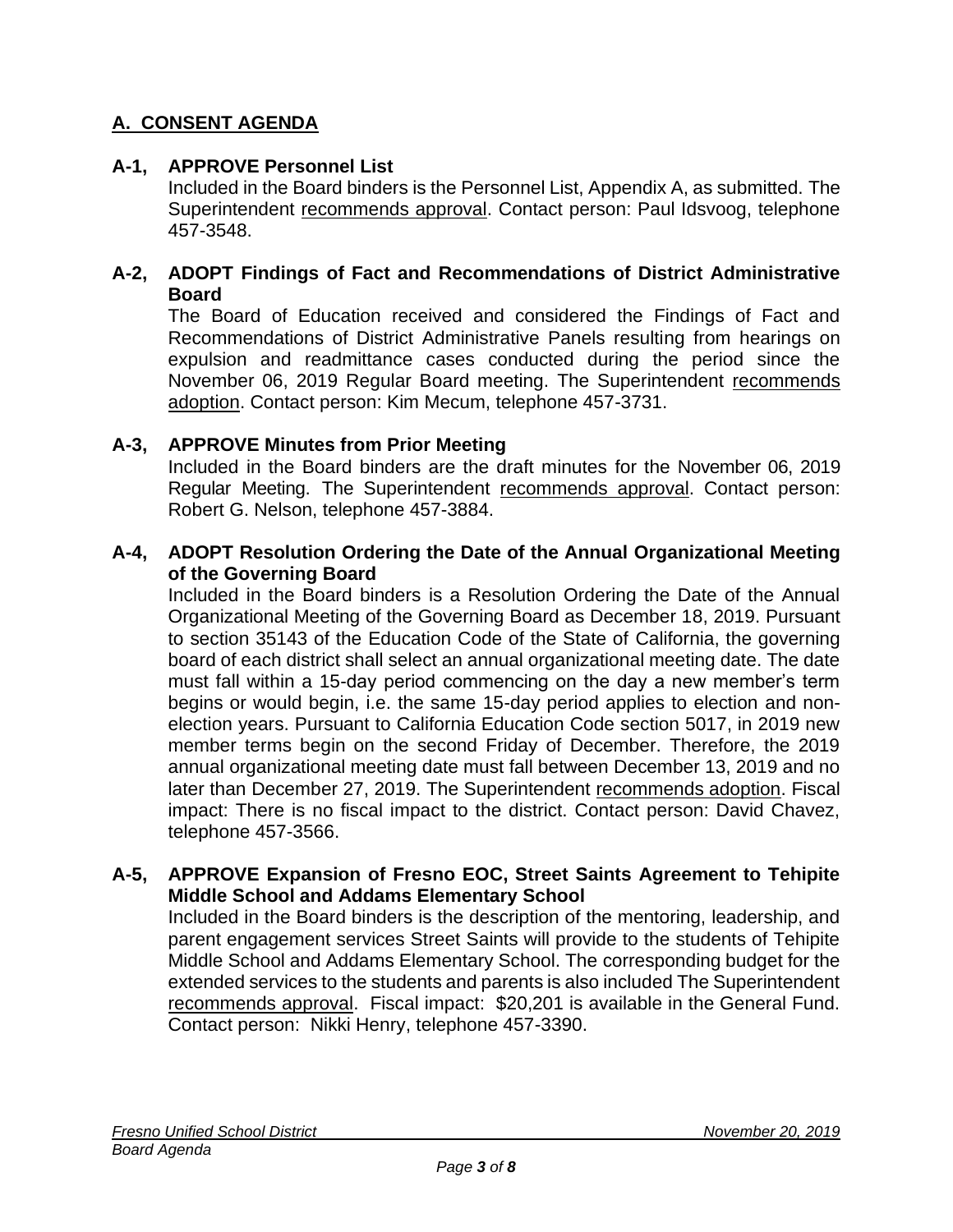### **A. CONSENT AGENDA - continued**

**A-6, APPROVE Amendment 01 to Agreement CSPP-9075 for California State Preschool Program and APPROVE Amendment 01 to Agreement CCTR-9035 for General Child Care and Development Programs from the California Department of Education**

Approve Amendment 01 to contract CSPP- 9075 for California State Preschool Program and approve Amendment 01 to contract CCTR-9035 for General Child Care and Development Programs from the California Department of Education. Rates for each program include a 3.26 percent Cost of Living Adjustment (COLA). This increases the SRR for CCTR and CMIG contracts from \$47.98 to \$49.54. The SRR for CSPP contracts has been increased from \$48.28 to \$49.85 for full-day care, and from \$29.90 to \$30.87 for part-day care. The Superintendent recommends approval. Fiscal impact: There is no fiscal impact to the district. Contact person: Lindsay Sanders, telephone 457-3687.

**A-7, APPROVE Submission of Renewal Grant Application by the Fresno County Superintendent of Schools to the California Department of Education for the After-School Education and Safety Program**

Approval is requested for the submission of a renewal grant application by the Fresno County Superintendent of Schools to the California Department of Education for the After-School Education and Safety (ASES) program to continue after-school program services at 39 Fresno Unified school sites and one charter school site. The purpose of the ASES program is to support and provide academic and enrichment opportunities for students during the after school hours in a safe environment and offer students a broad array of enrichment activities including but not limited to homework assistance, physical fitness education, social emotional learning, and bicycle and pedestrian safety education. The ASES program involves collaboration among students, parents, school site staff, local parks and recreation departments, and individuals from community-based organizations. The Superintendent recommends approval. Fiscal impact: There is no fiscal impact to the district at this time. Contact person: Kim Mecum, telephone 457- 3731.

### **A-8, APPROVE Proposed Revisions for Board Policies 3100, 3260, 3290 and 3515.4**

Included in the Board binders are proposed revisions for the following four Board Policies (BP); these revisions meet the legal mandates recommended by the California School Boards Association (CSBA).

- BP 3100 Budget
- BP 3260 Fees and Charges
- BP 3290 Gifts, Grants and Bequests
- BP 3515.4 Recovery for Property Loss or Damage

The Superintendent recommends approval. Fiscal impact: There is no fiscal impact to the district at this time. Contact person: David Chavez, telephone 457- 3566.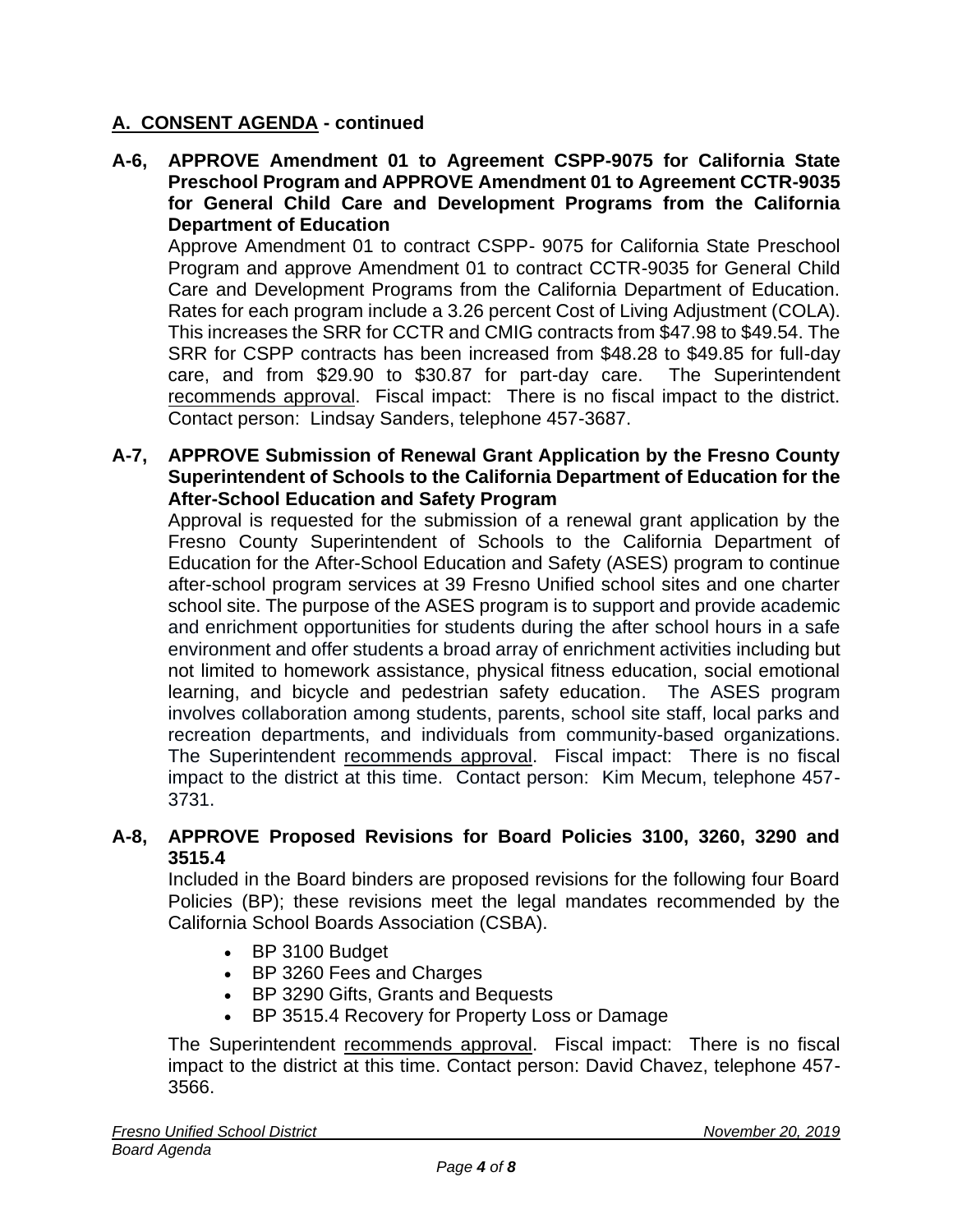### **A. CONSENT AGENDA - continued**

#### **A-9, DENY Claim GL19-0709-3412**

Included in the Board binders is a Claim for Damages by a Minor, case GL19- 0709-3412. The Superintendent recommends the Claim be denied, and the matter referred to the district's Executive Director of Benefits and Risk Management for further handling. Fiscal impact: There is no fiscal impact to the district at this time. Contact person: Ruth F. Quinto, telephone 457-6226.

#### **END OF CONSENT AGENDA (ROLL CALL VOTE)**

#### **UNSCHEDULED ORAL COMMUNICATIONS**

Individuals who wish to address the Board on topics within the Board's subject matter jurisdiction, but **not** listed on this agenda may do so at this time. If you wish to address the Board on a specific item that is listed on the agenda, you should do so when that specific item is called.

While time limitations are at the discretion of the Board President, generally members of the public will be limited to a maximum of three (3) minutes per speaker for a total of thirty (30) minutes of public comment as designated on this agenda. Any individual who has not had an opportunity to address the Board during this initial thirty (30) minute period may do so at the end of the meeting after the Board has addressed all remaining items on this agenda. Without taking action and only as expressly permitted by Board Bylaw 9323, Board members may ask questions, make brief announcements, or provide a brief response to statements presented by the public about topics raised in unscheduled oral communications. Board members must be recognized by the President in order to speak and will generally be limited to no more than one (1) minute each for this purpose. The Board President shall have the discretion to further limit Board members' opportunity to speak on topics raised in unscheduled oral communications to ensure the orderly and efficient conduct of District business.

Members of the public with questions on school district issues may submit them in writing. The Board will automatically refer to the Superintendent any formal requests that are brought before them at this time. The appropriate staff member will furnish answers to questions.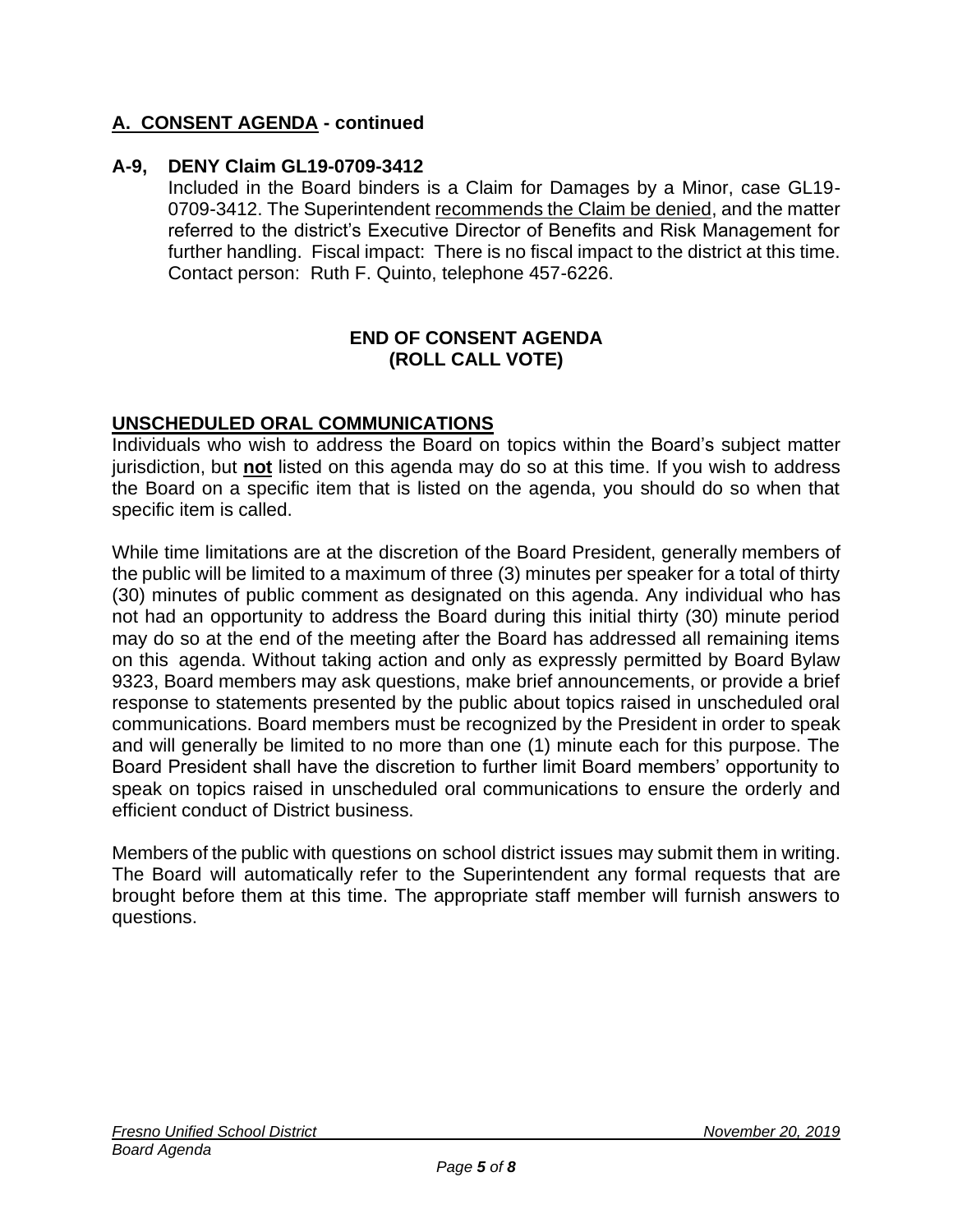### **B. CONFERENCE/DISCUSSION AGENDA**

### **6:15 P.M.**

# **B-10, PRESENT and DISCUSS Special Education Investment Update**

Staff will present an overview of the "Improving Special Education Services in the Fresno Unified School District" – Investment Update. These updates are aligned to the recommendations from the Council of the Great City Schools *Improving Special Education Services in the Fresno Unified School District* report. Fiscal impact: There is no fiscal impact to the district at this time. Contact person: Kim Mecum, telephone 457-3731.

### **6:45 P.M.**

#### **B-11, PRESENT and DISCUSS Update Regarding the Joint Health Management Board**

Included in the Board binders is an agenda item to provide an update to the Board of Education regarding the Joint Health Management Board's (JHMB) strategic collaboration to manage and maintain the highest quality health benefits possible on behalf of our members. Fiscal impact: There is no fiscal impact to the district at this time. Contact person: Ruth F. Quinto, telephone 457-6226.

### **7:00 P.M.**

### **B-12, DISCUSS and APPROVE Potential 2020 Bond Projects**

Staff will present information regarding potential 2020 bond projects based on previous Board discussions. A matrix of potential bond projects will be provided prior to the November 20, 2019 Board meeting. The Superintendent recommends approval. Fiscal impact: There is no fiscal impact to the district at this time. Contact person: Karin Temple, telephone 457-3134.

### **7:30 P.M.**

### **B-13, ADOPT Resolution Ordering an Election to Authorize the Issuance of School Bonds, Establishing Specifications of the Election Order, and Requesting Consolidation with Other Elections Occurring on March 3, 2020**

It is recommended the Board ADOPT:

A. Resolution 19-24, which calls for a \$325 million Fresno Unified School District school facilities bond measure on the March 3, 2020 primary election ballot. The resolution and additional documentation will be provided prior to the November 20, 2019 Board meeting. Documentation includes the ballot measure abbreviated form (75 words), the ballot measure full text, and the tax rate statement.

or

B. Resolution 19-27, which calls for a \$500 million Fresno Unified School District school facilities bond measure on the March 3, 2020 primary election ballot. The resolution and additional documentation will be provided prior to the November 20, 2019 Board meeting. Documentation includes the ballot measure abbreviated form (75 words), the ballot measure full text, and the tax rate statement.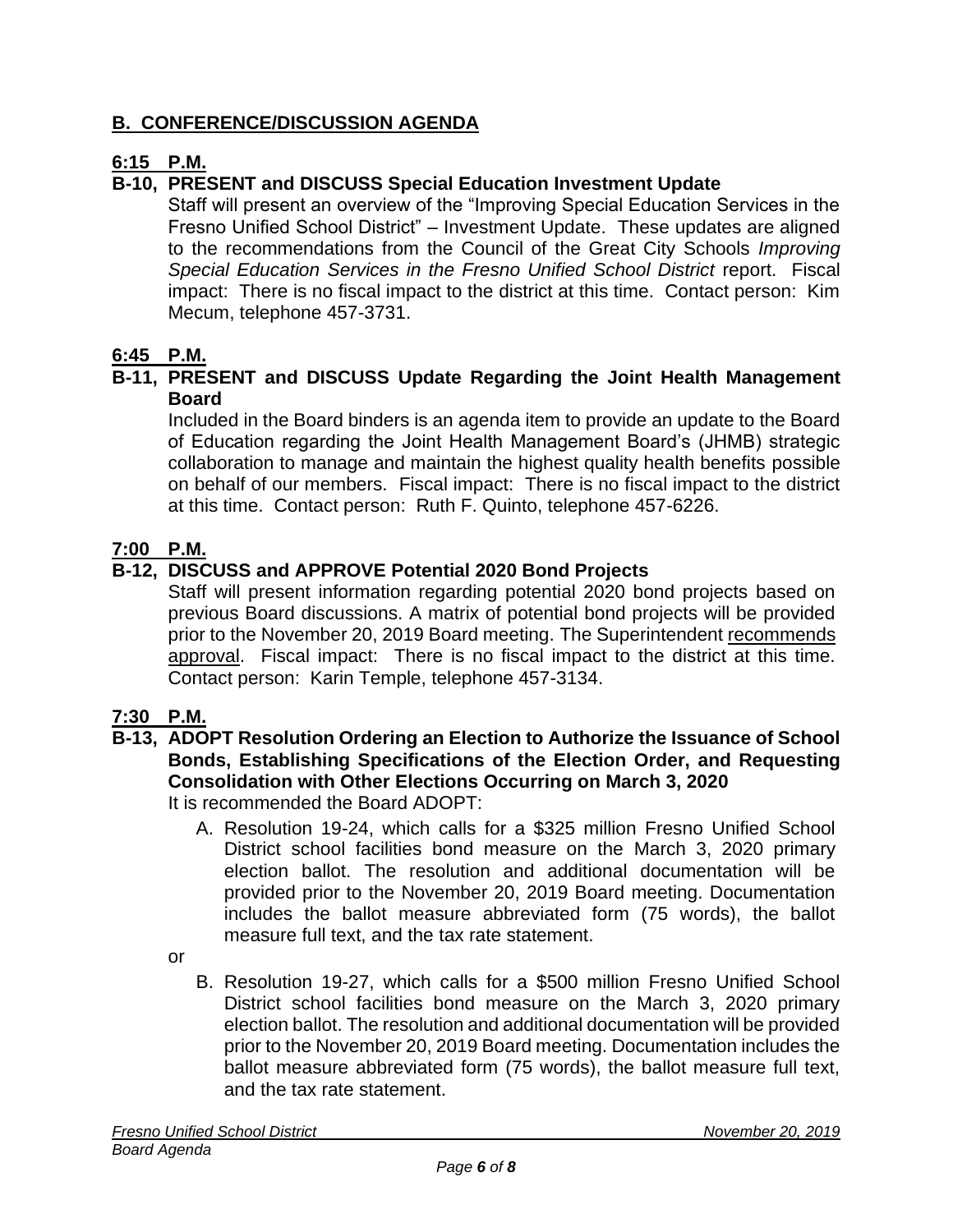### **B. CONFERENCE/DISCUSSION AGENDA - continued**

The Superintendent recommends adoption. Fiscal impact: Adoption of Resolution 19-24 and voter approval of the bond measure would authorize the district to issue \$325 million in bonds for facility improvements. Adoption of Resolution 19-27 and voter approval of the bond measure would authorize the district to issue \$500 million in bonds for facility improvements. Contact person: Karin Temple, telephone 457-3134.

# **C. RECEIVE INFORMATION & REPORTS**

#### **C-14, RECEIVE Fresno Unified School District's First Quarterly Investment Report for Fiscal Year 2019/20**

Board Policy 3430(a) requires the Superintendent, or designee, to supply the Board of Education with quarterly and annual reports on district investments. As of September 30, 2019, Fresno Unified School District is in compliance with Board Policy 3430(a) for investments. Fiscal impact: There is no fiscal impact to the district at this time. Contact person: Ruth F. Quinto, telephone 457-6226.

#### **C-15, RECEIVE Call for Appointments to California School Boards Association Delegate Assembly**

Included in the Board binders is information pertaining to appointment to the California School Boards Association's (CSBA) Delegate Assembly. Each year member boards elect and/or appoint representatives to CSBA's Delegate Assembly. According to CSBA's Bylaws and Standing Rules, districts with an ADA of 30,000 or above, qualify to appoint or reappoint representative(s) from their board to the CSBA's Delegate Assembly for a two-year term beginning April 1, 2020 through March 31, 2022. Fiscal impact: There is no fiscal impact to the district at this time. Contact person: David Chavez, telephone 457-3566.

### **C-16, RECEIVE Constituent Services Quarterly Reporting**

Included in the Board binders is the Constituent Services Quarterly Reporting for Constituent Services activities for the time period of August 1, 2019 through October 31, 2019. Also included is the Quarterly Reporting for the Valenzuela/Williams Uniform Complaint Procedures from August 1, 2019 through October 31, 2019 in accordance with Education Code § 35186. Fiscal impact: There is no fiscal impact to the District. Contact person: David Chavez, telephone 457-3566.